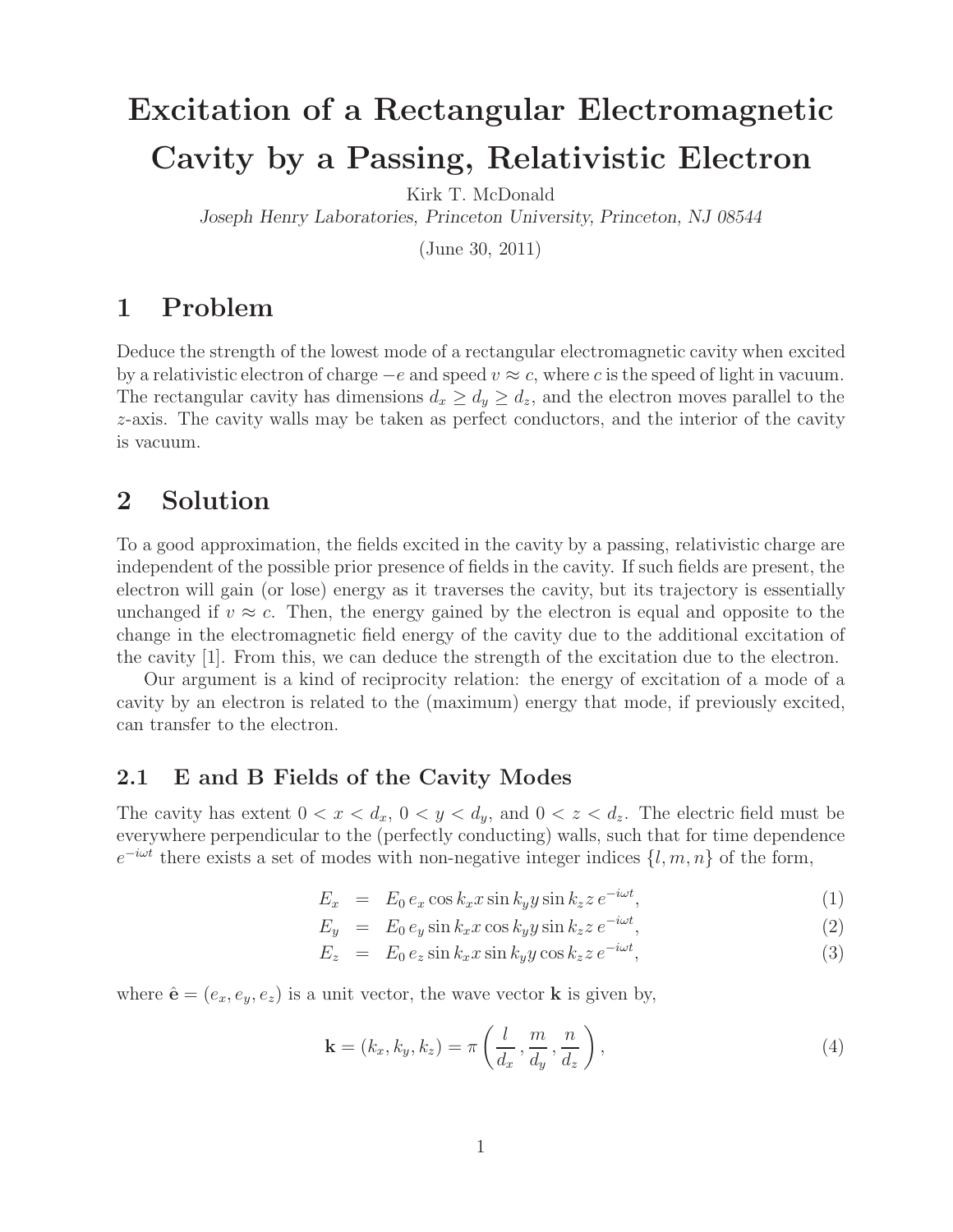and at most only one of indices l, m, or n is zero (see, for example, [2]). These fields obey the free-space wave equation,

$$
\nabla^2 \mathbf{E} = \frac{1}{c^2} \frac{\partial^2 \mathbf{E}}{\partial t^2} = -\frac{\omega^2}{c^2} \mathbf{E},\tag{5}
$$

where  $c$  is the speed of light in vacuum, which implies that,

$$
\omega = kc = \pi c \sqrt{\frac{l^2}{d_x^2} + \frac{m^2}{d_y^2} + \frac{n^2}{d_z^2}}.
$$
\n(6)

The first (free-space) Maxwell equation,  $\nabla \cdot \mathbf{E} = 0$  implies that  $\hat{\mathbf{e}} \cdot \mathbf{k} = 0$ , so that there are two orthogonal "polarizations"  $\hat{e}$  for each set of indices  $\{l, m, n\}$ <sup>1</sup>

The magnetic field is related to the electric field by Faraday's law (in Gaussian units),

$$
\nabla \times \mathbf{E} = -\frac{\partial \mathbf{B}}{\partial ct} = ik\mathbf{B},\tag{8}
$$

such that,

$$
B_x = iE_0 b_x \sin k_x x \cos k_y y \cos k_z z e^{-i\omega t}, \qquad (9)
$$

$$
B_y = iE_0 b_y \cos k_x x \sin k_y y \cos k_z z e^{-i\omega t}, \qquad (10)
$$

$$
B_z = iE_0 b_z \cos k_x x \cos k_y y \sin k_z z e^{-i\omega t}, \qquad (11)
$$

where **b** is the unit vector,

$$
\hat{\mathbf{b}} = \hat{\mathbf{e}} \times \hat{\mathbf{k}} = \frac{1}{k} (e_y k_z - e_z k_y, e_z k_x - e_x k_z, e_x k_y - e_y k_x).
$$
\n(12)

The magnetic field is everywhere tangential to the walls of the cavity (which motivated the use of the cosine functions in the electric field (1)-(3)). Thus,  $\mathbf{b} \cdot \mathbf{k} \propto \det(\hat{\mathbf{e}}, \mathbf{k}, \mathbf{k}) = 0$ , consistent with the third Maxwell equation,  $\nabla \cdot \mathbf{B} = 0$ . Also,  $\hat{\mathbf{e}} \cdot \mathbf{b} \propto \det(\hat{\mathbf{e}}, \hat{\mathbf{e}}, \mathbf{k}) = 0$ , such that for each mode the vectors **E**, **B** and **k** form a mutually orthogonal triad, with,

$$
\hat{\mathbf{e}} = \hat{\mathbf{b}} \times \hat{\mathbf{k}} = \frac{1}{k} (b_y k_z - b_z k_y, b_z k_x - b_x k_z, b_x k_y - b_y k_x).
$$
\n(13)

The lowest cavity mode (often called  $TM_{110}$ ) has indices  $(l, m, n) = (1, 1, 0)$ , wave vector,

$$
\mathbf{k} = \pi \left( \frac{1}{d_x}, \frac{1}{d_y}, 0 \right), \qquad k = \frac{\omega}{c} = \frac{\pi \sqrt{d_x^2 + d_y^2}}{d_x d_y}, \tag{14}
$$

<sup>1</sup>The electric field can be regarded as the superposition of eight plane waves,

$$
\mathbf{E} = -\frac{E_0}{8} \left[ (e_x, e_y, e_z) e^{i(k_x x + k_y y + k_z z - \omega t)} + (-e_x, e_y, e_z) e^{i(-k_x x + k_y y + k_z z - \omega t)} - (e_x, -e_y, e_z) e^{i(k_x x - k_y y + k_z z - \omega t)} + (-e_x, -e_y, e_z) e^{i(-k_x x - k_y y + k_z z - \omega t)} - (e_x, e_y, -e_z) e^{i(k_x x + k_y y - k_z z - \omega t)} - (-e_x, e_y, -e_z) e^{i(-k_x x + k_y y - k_z z - \omega t)} + (e_x, -e_y, -e_z) e^{i(k_x x - k_y y - k_z z - \omega t)} + (-e_x, -e_y, -e_z) e^{i(-k_x x - k_y y - k_z z - \omega t)} \right],
$$
\n(7)

with a similar relation holding for the magnetic field.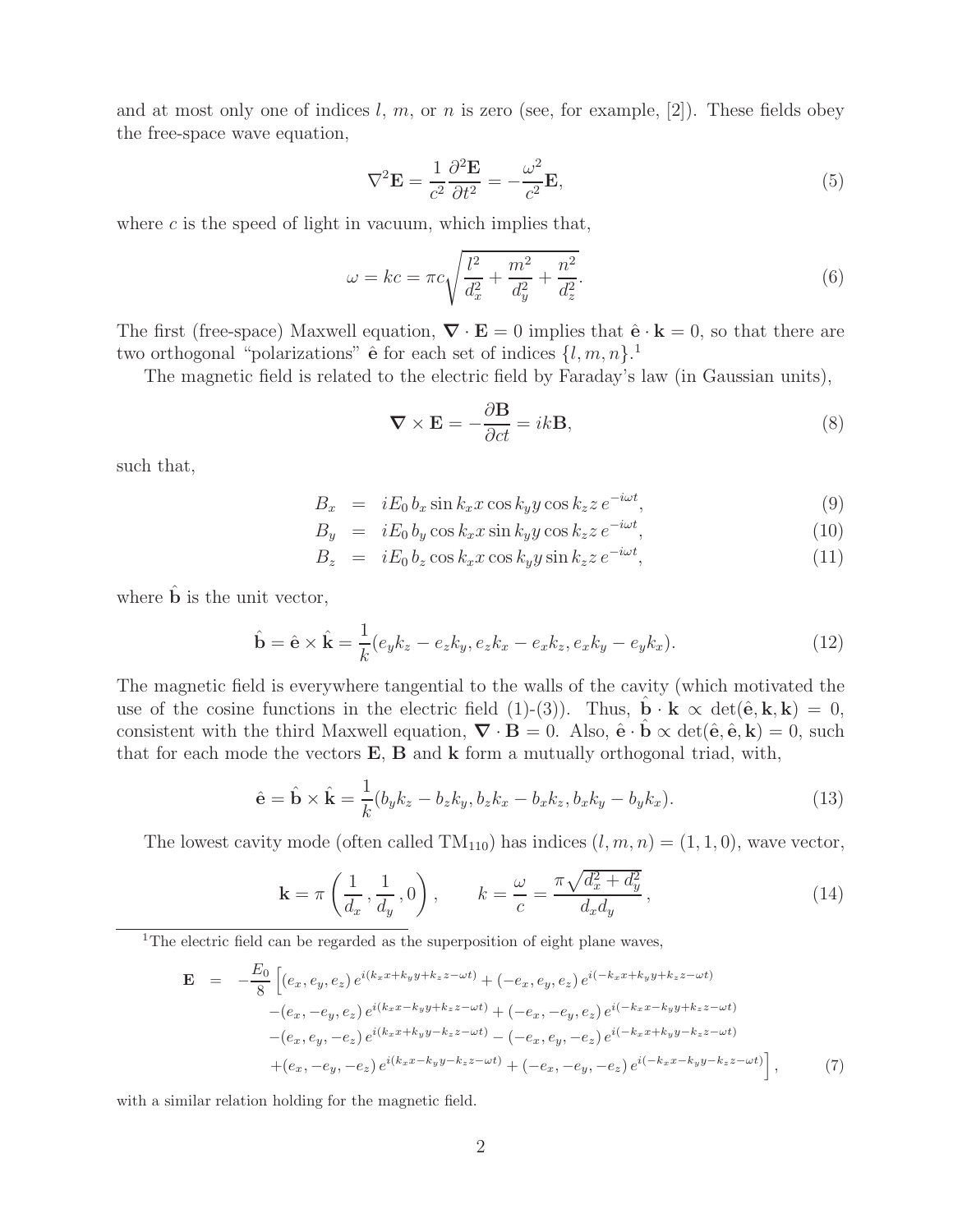electric polarization unit vector  $\mathbf{e} = (0, 0, 1)$ , magnetic polarization unit vector,

$$
\mathbf{b} = \frac{\pi}{k} \left( \frac{1}{d_y}, -\frac{1}{d_x}, 0 \right). \tag{15}
$$

The electric field of the lowest mode is,

$$
E_x = E_y = 0, \qquad E_z = E_0 \sin k_x x \sin k_y y \, e^{-i\omega t}, \tag{16}
$$

and the stored electromagnetic energy is,

$$
U = \int \frac{|E|^2 + |B|^2}{16\pi} d\text{Vol} = \int \frac{|E|^2}{8\pi} d\text{Vol} = \frac{E_0^2 d_x d_y d_x}{32\pi}.
$$
 (17)

#### **2.2 Maximum Energy Gain by a Passing, Relativistic Electron**

We suppose that the electron moves parallel to the  $z$ -axis and reaches the midplane of the cavity  $z = d_z/2$ , when the electric field is minimal,  $E(x, y) = -E_0 \sin k_x x \sin k_y y$  at the x-y position of the electron. The transit time of the relativistic electron is  $\Delta t = d_z/c$ , so the maximum energy gain of the electron is,

$$
\Delta U = -eE(x, y) \int_{-d_z/2c}^{d_z/2c} \cos \omega t \, c dt = \frac{2ceE_0}{\omega} \sin k_x x \sin k_y y \sin \frac{\omega d_z}{2c}
$$

$$
= \frac{2eE_0}{k} \sin k_x x \sin k_y y \sin \frac{kd_z}{2} \,. \tag{18}
$$

#### **2.3 Excitation of the Lowest Mode by the Electron**

As the electron passes through the cavity it leads to time-dependent charges and currents on the interior surface of the cavity, which generates additional electromagnetic fields (sometimes called transition radiation or wakefields). These fields can be decomposed as a sum of the modes of the cavity, including the lowest mode. Of course, the total field inside the cavity is the sum of the excited modes and the initial field in the lowest mode. The total energy in the cavity is the sum of the electromagnetic energies in the various (orthogonal) modes.

We assume that the initial field in the lowest mode is much larger than the strengths of the various excitations by the electron. In this approximation, the total field energy in the cavity is just the initial energy plus the "interference" energy between the initial lowest mode and the further excitation of this mode by the electron. Then, the energy (18) gained (18) by the electron must be equal and opposite to the interference energy.

Denoting the electric field of the lowest mode as excited by the electron by,

$$
\Delta U = -eE(x, y) \int_{-d_z/2c}^{d_z/2c} \cos \omega t \, dt = E_{\text{ex}} \sin k_x x \sin k_y y \, e^{-i\omega t}, \tag{19}
$$

where  $E_x$  is a complex number, then the interference energy is,

$$
U_{\rm int} = \int \frac{E_0 Re(E_{\rm ex}) \sin^2 k_x x \sin^2 k_y y}{4\pi} d\text{Vol} = \frac{E_0 Re(E_{\rm ex}) d_x d_y d_z}{16\pi}.
$$
 (20)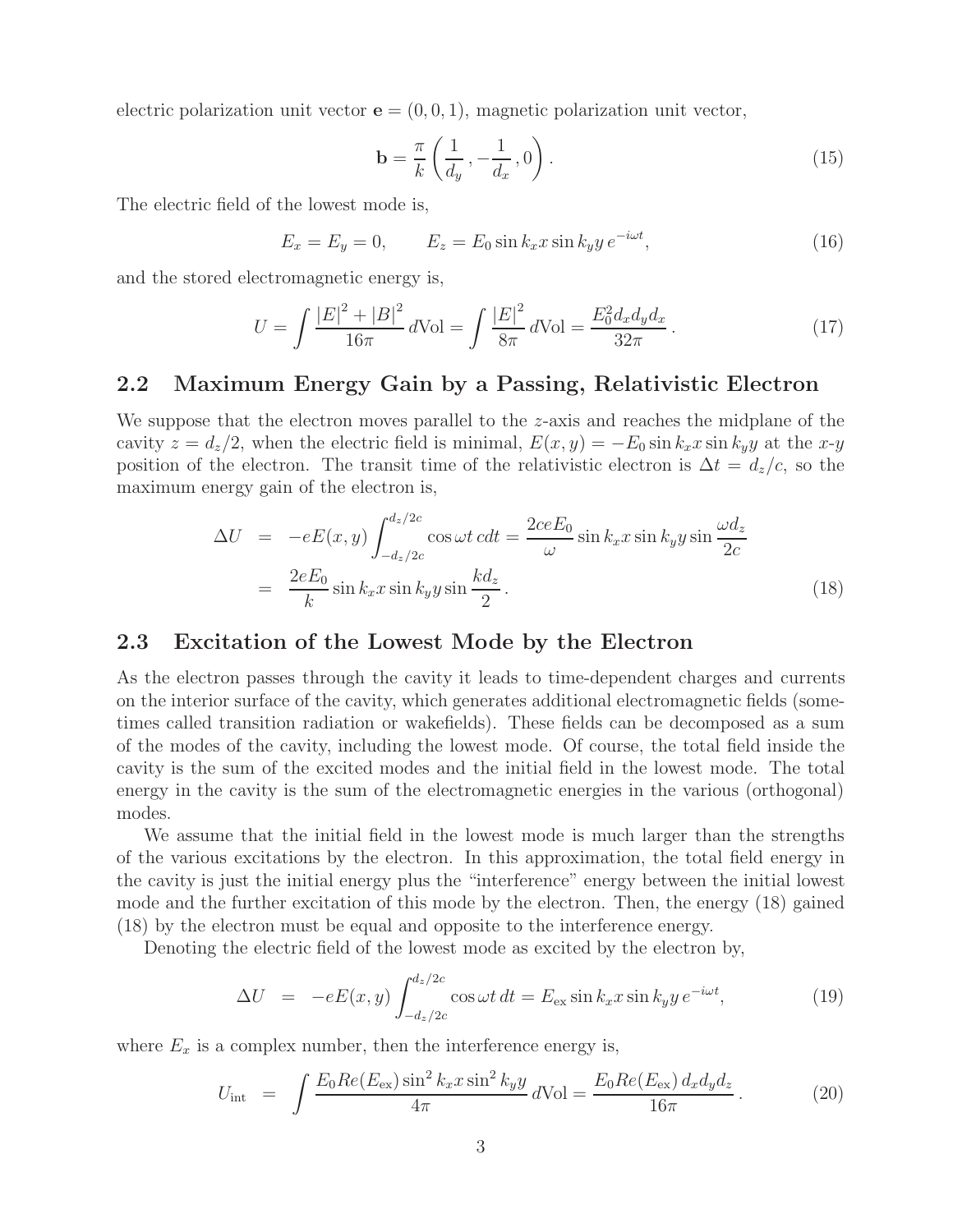Equating this to the negative of eq. (18), we have that,

$$
Re(E_{\rm ex}) = -\frac{32\pi e}{kd_x d_y d_z} \sin k_x x \sin k_y y \sin \frac{kd_z}{2} = -\frac{32e}{\sqrt{d_x^2 + d_y^2 d_z}} \sin k_x x \sin k_y y \sin \frac{kd_z}{2} \,. \tag{21}
$$

This result is independent of the initial field  $E_0$ , and must hold even if  $E_0 = 0$ .

In principle, the imaginary part of  $E_{\text{ex}}$  is not determined, but the spirit of the present argument is that there is no physical role for the imaginary part, so I assume it is negligible. That is, the magnitude of the excitation of the lowest mode by the passing electron is,

$$
E_{\text{ex}} = \frac{32\pi e}{kd_x d_y d_z} \left| \sin k_x x \sin k_y y \sin \frac{kd_z}{2} \right| = \frac{32e}{\sqrt{d_x^2 + d_y^2 d_z}} \left| \sin k_x x \sin k_y y \sin \frac{kd_z}{2} \right|.
$$
 (22)

This problem has been considered by a very different approach in sec. 14.2 of  $[3],^2$  for This problem has been considered by a very different approach in sec. 14.2 or [5], for<br>the particular case that  $d_x = d_y \equiv a = \lambda/\sqrt{2}$  and  $d_z \equiv b = \lambda/2$ , with  $x = y = a/2\sqrt{2}$ . For this case, eq. (22) gives  $E_{\text{ex}} = 64e/\lambda^2$ , and the energy of this excitation is (recalling eq. (17))  $U_{\text{ex}} = 32e^2/\pi\lambda$ , in agreement with eq. (14.76) of [3].

*As discussed in [1], the excitation of other low modes of the cavity by the electron results in fields of similar order to that of eq. (22). If we are interested in the excitation of a particular mode, we can first suppose that the cavity has an initial field in this mode only, calculate the energy gain by the passing electron, and deduce the excitation of this mode by equating the final interference energy to the negative of the energy gain. We see that if a mode does not result in an energy gain by a passing electron, there will be no excitation of this mode by the passing electron.*

*For modes whose force on the electron is only transverse to its trajectory, we can calculate the impulse*  $\Delta P_{\perp}$  *of transverse momentum imparted to the electron of initial total energy*  $U_0$ , and deduce the (small) change in the electron's energy as  $\Delta U \approx c^2 \Delta P_{\perp}^2 / 2U_0$ . This contrasts with the case of an impulse  $\Delta P_{\parallel}$  along the electron's velocity, for which the energy gain is  $\Delta U \approx c \Delta P_{\parallel}$ . Since  $\Delta P \propto E_0$ , the strength of the excitation of a mode that only gives a *transverse "kicks" to a passing electron varies as the initial strength*  $E_0$  *of that mode, such that if this mode is not initially present it will not be excited by the electron. It remains that a mode such as that with indices*  $(l, m, n) = (1, 1, 1)$  *that gives both longitudinal and transverse "kicks" to a passing electron will be excited even if not initially present, and could then impart transverse "kicks" to subsequent electrons.*<sup>3</sup>

<sup>3</sup>I believe that for the  $(1, 1, 1)$  mode eq. (22) would be modified by replacing the factor sin  $k d_z/2$  with,

$$
\frac{k^2}{2(k^2 - k_z^2)} \sin \frac{kd_z}{2} (1 + \cos k_z d_z) - \frac{k k_z}{2(k^2 - k_z^2)} \cos \frac{kd_z}{2} \sin k_z d_z.
$$
 (23)

<sup>&</sup>lt;sup>2</sup>The calculation of  $[3]$  proceeds via use of the vector potential for the cavity in the Lorenz gauge. While I believe the result of their argument to be correct, the vector potential used there obeys the Lorenz-gauge condition, but is not the usual Lorenz-gauge retarded potential. For further discussion, see sec. 2.2.3 of [2].

For the particular example of sec. 14.2 of  $[3]$ , the excitation of the  $(1,1,1)$  mode is 0.86 times that of the  $(1,1,0)$  mode.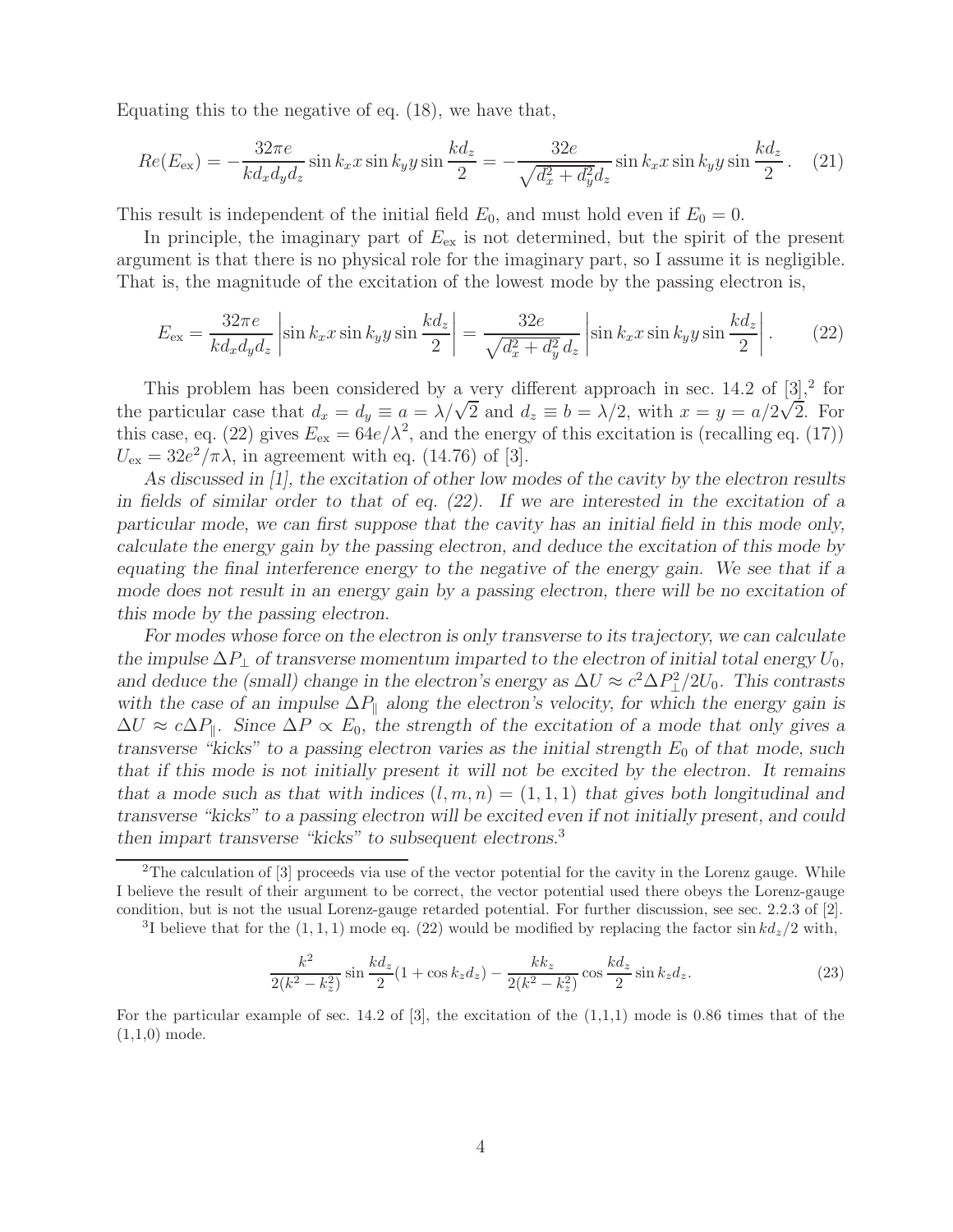#### **2.4 Excitation While the Charge Is Inside the Cavity**

The analysis of secs. 2.2-3 holds only after the charge has exited the cavity. If we suppose the charge enters the cavity at time  $t = 0$ , then the energy it has gained by time t is,

$$
\Delta U(t) = -eE(x, y) \int_0^t \cos \omega (t - d_z/2c) \, c dt = \frac{ceE_0}{\omega} \sin k_x x \sin k_y y \left( \sin \omega (t - d_z/2c) + \sin \frac{kd_z}{2} \right)
$$
\n
$$
= \frac{eE_0}{k} \sin k_x x \sin k_y y \left( \sin \omega t \cos \frac{kd_z}{2} + (1 + \cos \omega t) \sin \frac{kd_z}{2} \right). \tag{24}
$$

This energy gain is balanced by a reduction of the field energy in the cavity. We could proceed as in sec. 2.3 and identify the strength of the mode as that for which the interference energy is the negative of eq. (24),

$$
E_{\text{ex}}(t) \approx \frac{16e}{\sqrt{d_x^2 + d_y^2} d_z} \sin k_x x \sin k_y y \left( \sin \omega t \cos \frac{k dz}{2} + (1 - \cos \omega t) \sin \frac{k dz}{2} \right). \tag{25}
$$

This result depends on the tacit assumption that even when the charge is still inside the cavity the electromagnetic fields can be represented as a sum of orthogonal modes. The contribution to the fields from the charge occupy only a sphere of radius  $ct$  about the entry point of the charge (which entered at time  $t = 0$ ). To represent this sphere of fields by a sum of modes requires contributions of modes of arbitrarily high frequency.

However, metal cavities are transparent to waves of frequency above the plasma frequency, which is in the far UV (about 16 eV for copper, I believe). This high-frequency cutoff implies that the result (25) is only an approximation.

#### **2.5 High-Frequency Cutoff**

The procedure of secs. 2.2-3 can be applied to any mode, and if that mode can transfer energy to a passing electron, the electron will excite that mode. Since the number of modes is infinite, this suggests that a single electron might transfer an infinite energy to the cavity, as claimed in sec. 3.3 of [11]. However, an electron cannot transfer more than its kinetic energy to the cavity, so there must be a cutoff for higher-order (higher-frequency) modes.

To get a sense of this cutoff, it is useful to consider how the electron transfers energy to the cavity, which is via its transition radiation, *i.e.*, the radiation associated with the time-dependent surface charge distribution induced on the cavity walls when the electron is inside the cavity. Useful insight into transition radiation (and other radiation processes of relativistic charges) is obtained in the Weizsäcker-Williams approximation, which can be summarized [4] as:  $\alpha$  photons are radiated per formation length  $L_0(\omega)$  per unit bandwidth, up to a critical (angular) frequency  $\omega_C$ ,

$$
\frac{dn_{\omega}}{dl} \approx \frac{\alpha}{L_0(\omega)} \frac{d\omega}{\omega} \times \begin{cases} 1 & (\omega < \omega_C), \\ e^{-\omega/\omega_C} & (\omega \ge \omega_C), \end{cases}
$$
(26)

where  $\alpha \approx 1/137$  is the fine-structure constant. The critical frequency arises because there will always be some minimum impact parameter,  $b_{\min}$  between the passing charge and the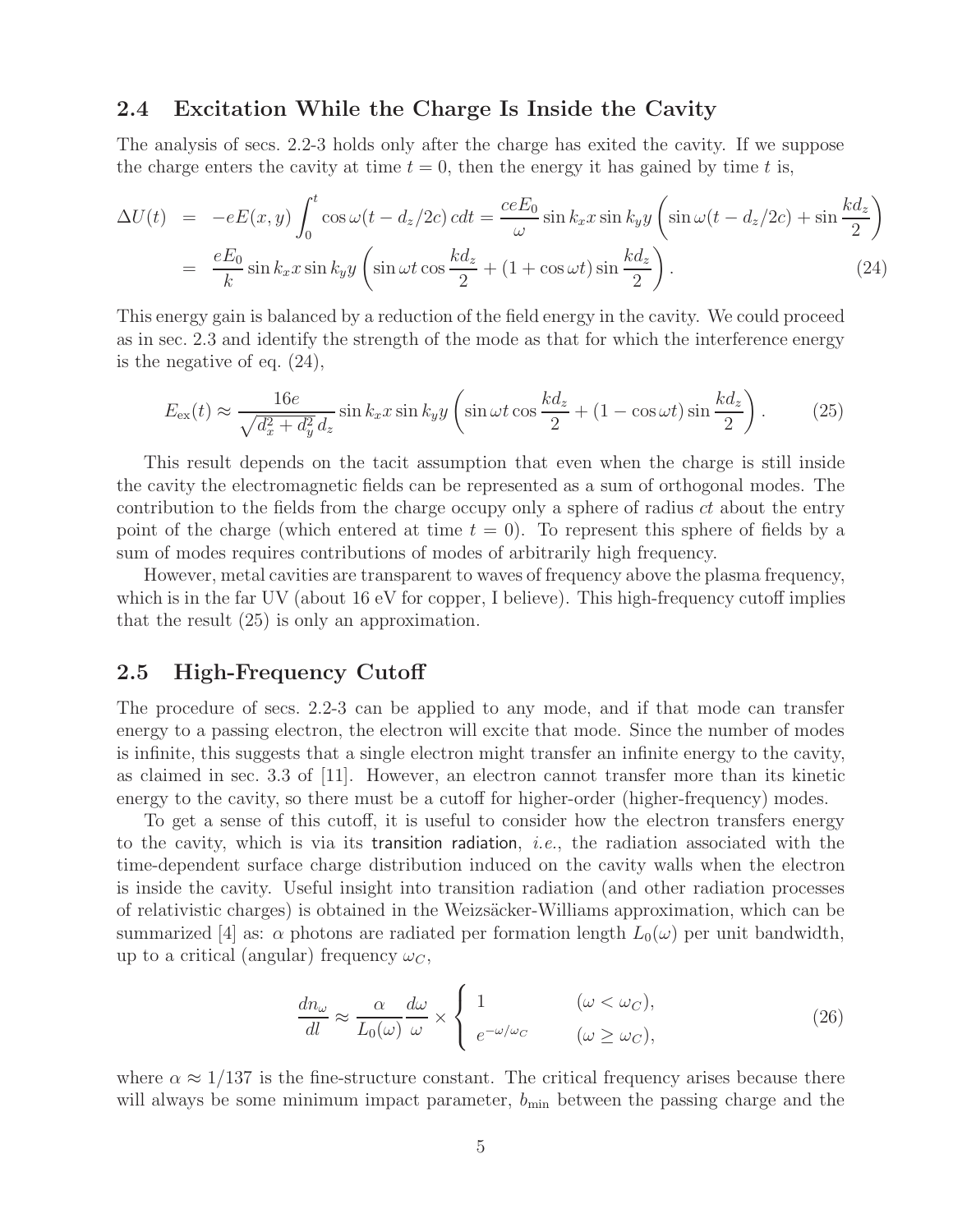medium that it perturbs, below which radiation is suppressed. For a charge with Lorentz factor  $\gamma = 1/\sqrt{1 - v^2/c^2}$ , the critical frequency is given by,

$$
\omega_C \approx \gamma \frac{c}{b_{\min}}, \qquad b_{\min} \approx \gamma \lambda_C, \tag{27}
$$

which reflects that the transverse scale of the electric field of a relativistic charge varies with  $\gamma$ <sup>4</sup>. The formation length is the distance over which a photon moves ahead of the charge by one wavelength, and so depends on the angle and frequency of the photon,<sup>5</sup>

$$
L_0 \approx \frac{2\lambda}{\theta^2 + 1/\gamma^2} \qquad L_0 \approx \gamma^2 \lambda \qquad (\lambda \approx \lambda_C). \tag{28}
$$

The minimum relevant transverse scale,  $b_{\min}$ , for transition radiation is the plasma wavelength  $\lambda_p = c/\omega_p$ , so the critical frequency is  $\omega_C \approx \gamma \omega_p$ , according to eq. (27). This is well into the x-ray regime ( $\hbar\omega_p \approx 16$  eV for copper).<sup>6</sup> Hence, the total energy  $U_{\text{rad}}$  of transition radiation by a passing charge in a cavity of length  $L>L_0$  is,

$$
U_{\rm rad} \approx \int_0^{\omega_C} \hbar \omega \frac{2\alpha \, d\omega}{\omega} = 2\alpha \hbar \omega_C = 2\gamma \alpha \hbar \omega_p \quad (\approx 0.24 \gamma \text{ eV for copper}), \tag{29}
$$

adding the energies of the transition radiation at the entrance and exit surfaces of the cavity.

## **A Appendix: Right Circular Cylinder Cavity**

The modes of a right circular cylinder cavity may be characterized as transverse electric (TE) or transverse magnetic (TM) as described, for example, in sec. 8.7 of [7]. The field patterns of a few of the lowest modes are sketched below (from [8]).

The lowest mode,  $TM<sub>010</sub>$ , for a cavity of radius R, with the z-axis being that of the cavity, has fields in cylindrical coordinates  $(r, \phi, z)$ ,

$$
E_z = E_0 J_0(kr) e^{-i\omega t}, \qquad (30)
$$

$$
B_{\phi} = -iE_0 J_1(kr) e^{-i\omega t}, \qquad (31)
$$

where the resonant frequency is,

$$
\omega = kc = \frac{2.405c}{R},\tag{32}
$$

such that  $J_0(kR) = 0$  so the tangential electric field is zero at  $r = R$ , and c is the speed of light in vacuum. The magnetic field is related to the electric field by Faraday's law,

$$
\nabla \times \mathbf{E} = -\frac{\partial \mathbf{B}}{\partial ct} = ik \mathbf{B}.
$$
 (33)

 $4$ See, for example, sec. 1 of [4].

<sup>&</sup>lt;sup>5</sup>See, for example, sec. 1.1 of  $[4]$ .

<sup>&</sup>lt;sup>6</sup>While the characteristic angle of transition radiation is  $1/\gamma$ , there is only a power-law falloff at larger angles, and the optical transition radiation from an intense beam of charged particles can be used to measure the spot size to accuracy of a few optical  $\lambda$  [5, 6].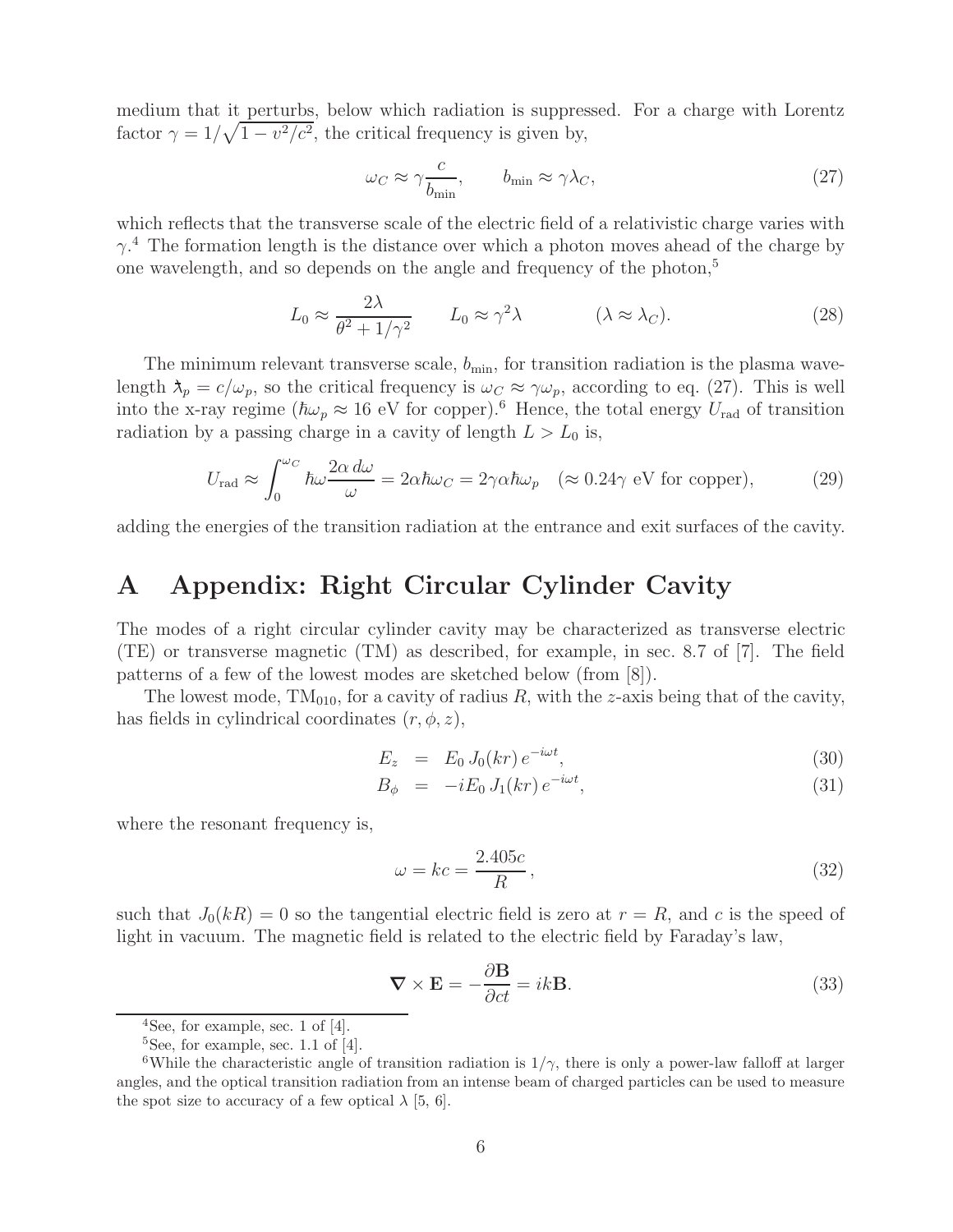

The energy stored in the  $TM<sub>010</sub>$  mode of a cavity of axial length L is,

$$
U = \int \frac{|E|^2 + |B|^2}{16\pi} d\text{Vol} = \int \frac{|E|^2}{8\pi} d\text{Vol} = \frac{E_0^2 L}{4} \int_0^R J_0^2(kr) \, r dr = \frac{E_0^2 L R^2}{4} \int_0^1 J_0^2(kRx) \, x dx
$$
\n
$$
= \frac{E_0^2 L R^2 J_1^2(kR)}{8},\tag{34}
$$

using 6.521.1 of [9].<sup>7</sup>

An electron that passes through the cavity at radius r at speed  $v \approx c$  gains a maximum energy,

$$
\Delta U = -eE(r) \int_{-L/2c}^{L/2c} \cos \omega t \, c dt = \frac{2ceE_0 J_0(kr)}{\omega} \sin \frac{\omega L}{2c}
$$

$$
= \frac{2eE_0 J_0(kr)}{k} \sin \frac{kL}{2}, \tag{36}
$$

recalling the argument of sec. 2.2

$$
\int_0^R J_0^2(kr) \, r dr = \int_0^R J_1^2(kr) \, r dr. \tag{35}
$$

<sup>7</sup>The time-average energy stored in the magnetic field equals that stored in the electric field, so we infer that, for  $J_0(kR) = 0$ ,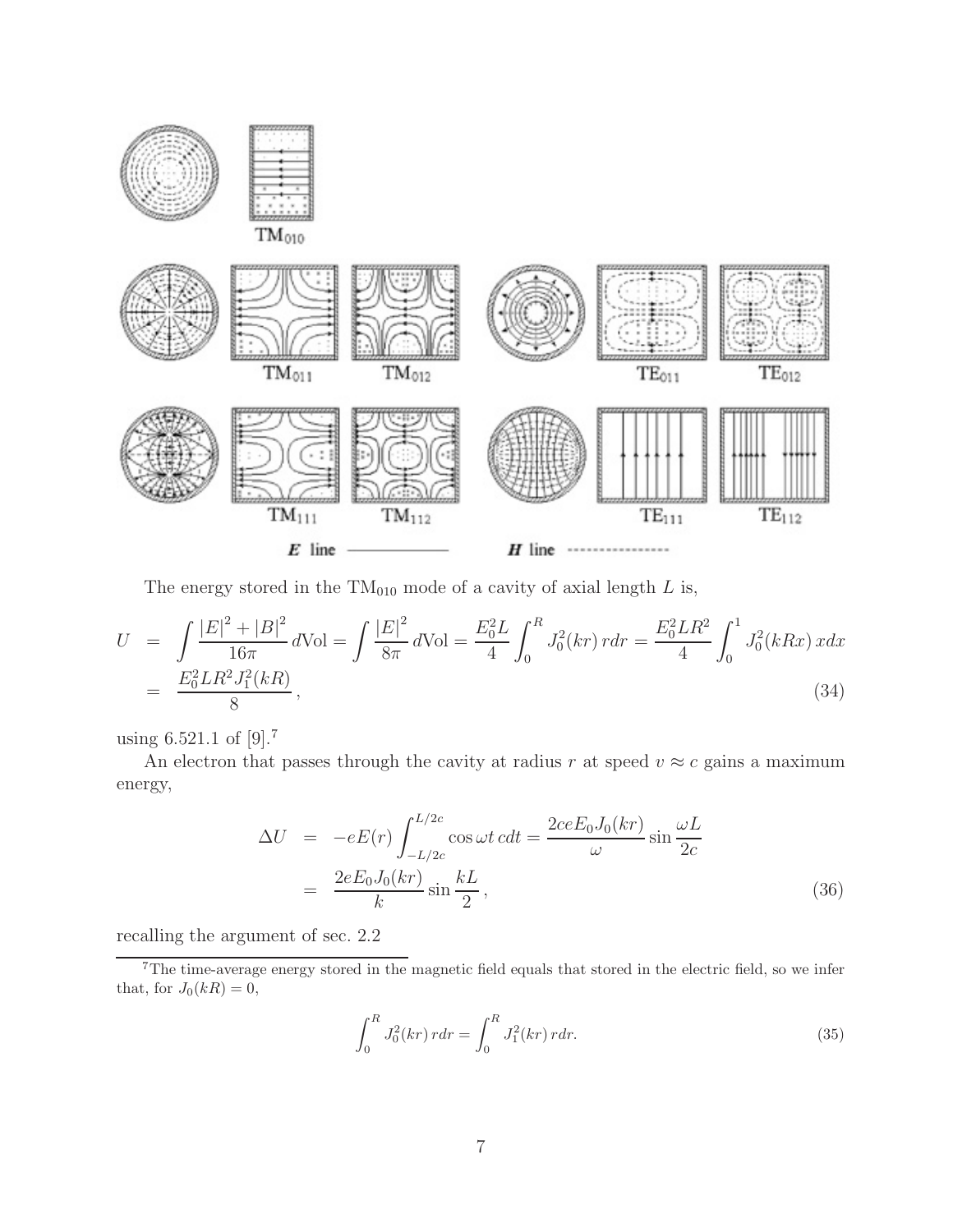The interference energy associated with the additional excitation of the  $TM_{010}$  mode is, following sec. 2.3 and using eq. (34),

$$
U_{\rm int} = \frac{E_0 E_{\rm ex} L R^2 J_1^2(kR)}{4},\tag{37}
$$

Equating this to the eq. (36), we have that the magnitude of the excited electric field is,

$$
E_{\rm ex} = \frac{8eJ_0(kr)}{(kR)LRJ_1^2(kR)} \left| \sin \frac{kL}{2} \right| = \frac{12.3eJ_0(kr)}{LR} \left| \sin \frac{kL}{2} \right|,
$$
\n(38)

noting that  $J_1(2.405) = 0.519$ .

*The excitation of cylindrical cavities has been extensively considered for particle accelerators. See, for example, [10, 11], which uses a Green-function method due to Condon [12] (that appears to be very similar to the method of Schwinger [3]). Equation (38) is, I believe, the same as eq.* (A8) (in SI units) of [10] with  $p = 0$ ,  $q = L$ ,  $r = 0$  and  $ct > q$ ; *i.e.*, for times *after the charge has exited the cavity.*

*Modes that can deflect electrons transversely, such as TM*<sub>110</sub> *shown below, give no net axial acceleration to an axially symmetric beam of electrons (increasing the energy of electrons at some azimuths while decreasing the energy at others). Hence, the excitation of these modes by such a beam is negligible.*



*If a bunch of* n *electrons passes through the cavity such that all lengths scales of the bunch are small compared to the wavelength of a mode, then the excitations of the various electrons add coherently. As an example (taken from the accelerating cavities of a so-called neutrino factory [13]), we consider a bunch of*  $n = 10^{12}$  *muons passing through a right circular cavity with*  $L = 30$  *cm,*  $R = 15$  *cm,* for which the excitation of the fundamental mode, with  $kR = kL/2 = 2.405$ , has  $E_{ex} \approx 5.4 \times 10^5$  V/m, noting that in SI units eq. (38) includes a *factor*  $1/4\pi\epsilon_0 \approx 9 \times 10^{-11}$ .

## **References**

[1] M.S. Zolotorev, S. Chattopadhyay and K.T. McDonald, *A Maxwellian Perspective on Particle Acceleration*, (Sept. 7, 1999), http://kirkmcd.princeton.edu/examples/vacuumaccel.pdf